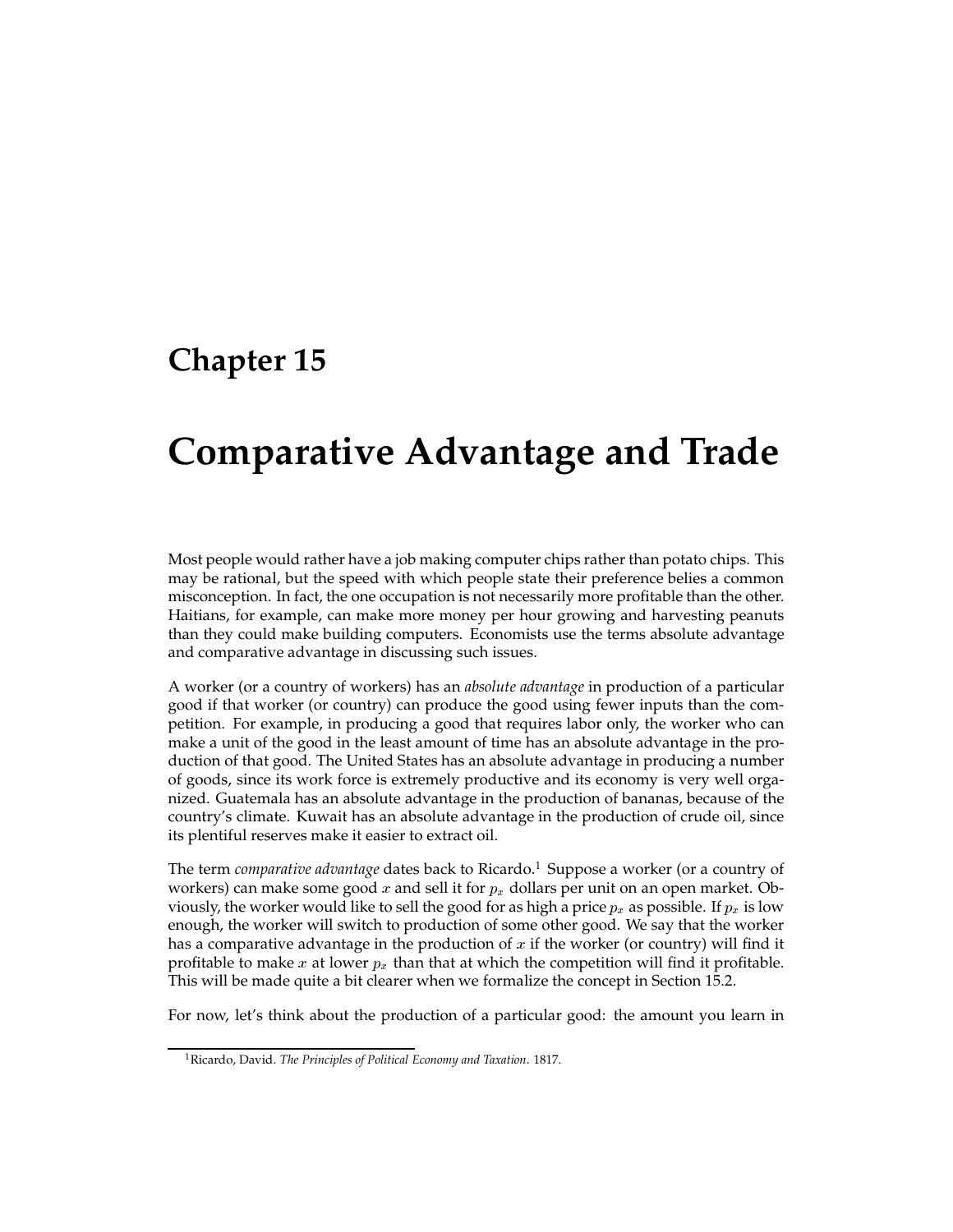your macroeconomics course. Suppose you have a truly gifted instructor. This instructor could explain the textbook page by page, and teach that material better than the black and white textbook, i.e., the instructor has an absolute advantage over the textbook when it comes to expositing material linearly. Nonetheless, this would not be the best use of the instructor's time. He or she could be more productive by conducting in-class discussions and answering your questions. The textbook is terrible at answering your questions; your only hope is to look things up in the index and search through the text looking for an answer. The key point is that the instructor's time will be put to best use by doing the activity that he or she is relatively better at. This is the activity in which the instructor has a comparative advantage.

### **15.1 Two Workers under Autarky**

We now move to a concrete model so as to be precise about the meaning of comparative advantage. There are two workers, Pat  $(P)$  and Chris  $(C)$ , and two goods, wine  $(w)$  and beer (b). In this section we introduce the baseline case in which Pat and Chris live in autarky, i.e., they are not permitted to trade with each other. In the next section, we allow them to trade. It is the possibility of trade that raises the issue of comparative advantage.

Pat and Chris have H hours to devote to production each day. Use  $n_w^P$  to denote the number of hours that Pat needs to make a jug of wine. Similarly, use  $n_b^P$  for the number of hours that Pat needs to make a jug of beer. Replacing  $P$  with  $\dot C$  gives us the time requirements of Chris. (Throughout this chapter, superscripts will denote whether the variable pertains to Pat or Chris, and subscripts will distinguish between variables for wine and beer.)

Pat's utility is:  $U(c_w^P, c_b^P) = (c_w^P)^\gamma (c_b^P)^{1-\gamma}$ , where  $c_w^P$  and  $c_b^P$  are Pat's consumption of wine and beer, respectively, and  $\gamma$  is some number between zero and one. Let  $h_w^P$  and  $h_b^P$  be <sup>b</sup> the number of hours per day that Pat spends on production of wine and beer, respectively. That means that Pat will produce  $h_w^P/n_w^P$  jugs of wine each day. (For example, if  $n_w^P = 4$ , then it takes Pat 4 hours to make a jug of wine. If  $h_w^P = 8$ , then Pat spends 8 hours on wine production, so Pat makes 2 jugs of wine.)

Putting all this together, we get Pat's maximization problem:

$$
\max_{c_w^P, c_b^P, h_w^P, h_b^P} \left\{ (c_w^P)^{\gamma} (c_b^P)^{1-\gamma} \right\}, \text{ such that:}
$$
\n
$$
h_w^P + h_b^P = H,
$$
\n
$$
c_w^P = \frac{h_w^P}{n_w^P}, \text{ and:}
$$
\n
$$
c_b^P = \frac{h_b^P}{n_b^P}.
$$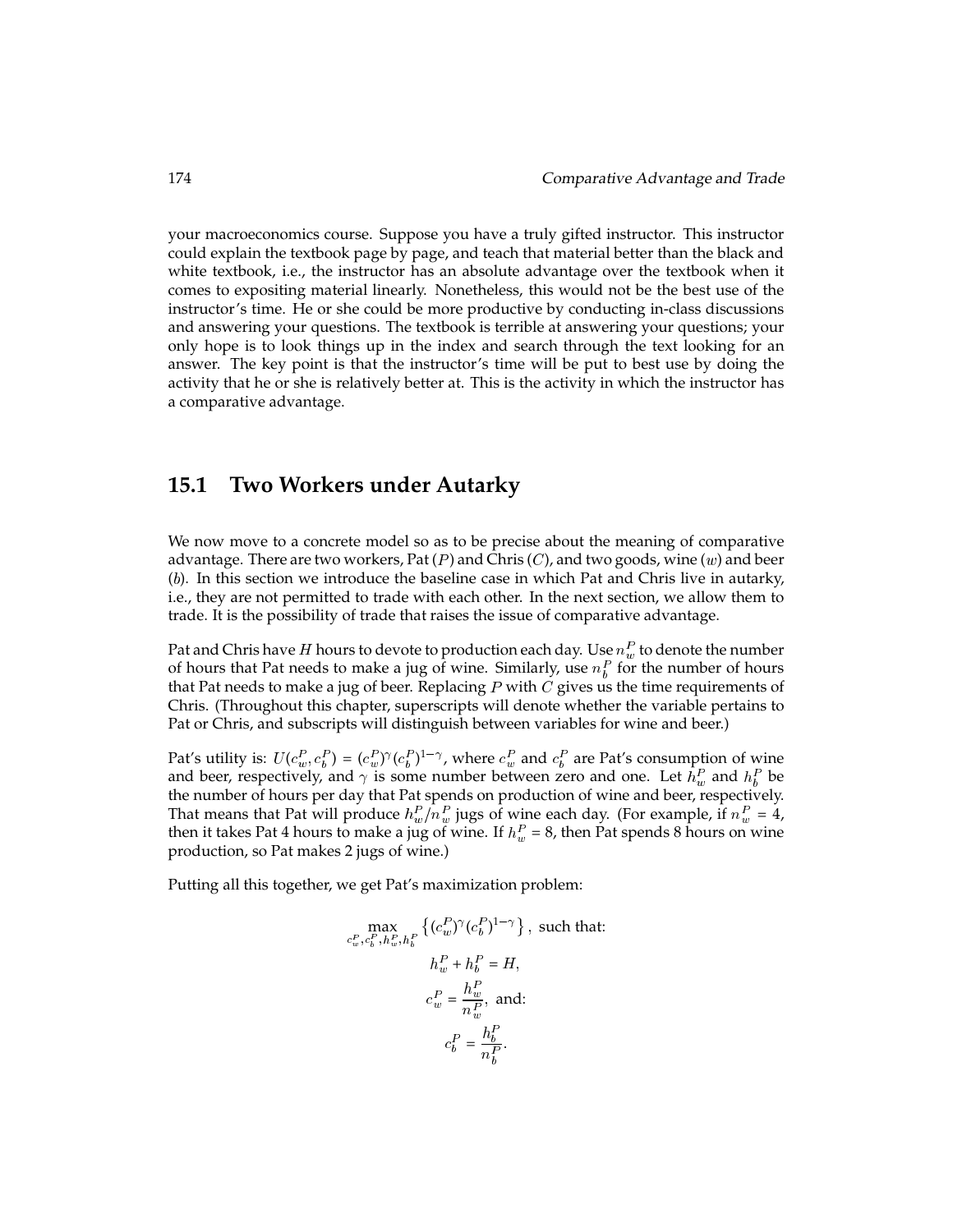Substituting all the constraints into the objective yields:

$$
\max_{h_b^P} \left\{ \left(\frac{H-h_b^P}{n_w^P}\right)^\gamma \left(\frac{h_b^P}{n_b^P}\right)^{1-\gamma} \right\}.
$$

Taking the first-order condition with respect to  $h_b^P$  and solving yields:  $h_b^{P*} = (1 - \gamma)H$ . Plugging this back into the time constraint gives us:  $h_w^{P\star} = \gamma H$ . (You should check to make sure you know how to derive these.) These optimal time allocations do not hinge on  $n_w^P$ and  $n_b^P$  because Pat's preferences are homothetic; it's not a general result.

We assume that Chris has the same preferences as Pat. All the math is the same; we just replace each instance of P with C. Chris's optimal choices are:  $h_b^C$  \* =  $(1 - \gamma)H$  and  $h_w^{C*}$  =  $\gamma H$ , just like for Pat.

Suppose  $H = 12$ ; each day Pat and Chris have 12 hours in which to work. Further, assume  $\gamma = 1/3$ . This implies that  $h_b^P{}^{\star} = h_b^C{}^{\star} = 8$  and  $h_w^P{}^{\star} = h_w^C{}^{\star} = 4$ . Now suppose Pat can make a jug of wine in 4 hours and a jug of beer in 6 hours. Chris can make a jug of wine in 3 hours and a jug of beer in 1 hour. Translating these values to our variables gives the values in Table 15.1. Since Chris can make a jug of in fewer hours than Pat, Chris has an absolute advantage in wine production. Chris also has an absolute advantage in beer production.

House per Jug

\nWine

\nBeer

\nPat

\n
$$
n_w^P = 4 \quad n_b^P = 6
$$
\nChris

\n
$$
n_w^C = 3 \quad n_b^C = 1
$$

Table 15.1: Time Requirements

Plugging these values into our formulae above, we get the consumptions of Pat and Chris. Namely,  $c_w^{P*} = h_w^{P*}/n_w^P = 4/4 = 1$ , etc. Table 15.2 contains the rest of the consumption values.

|       | Consumption      |                     |
|-------|------------------|---------------------|
|       | Wine             | Beer                |
| Pat   | $c_w^{P*}=1$     | $c_k^{P*} = 4/3$    |
| Chris | $c_w^{C*} = 4/3$ | $c_{\kappa}^{C*}=8$ |

Table 15.2: Consumption under Autarky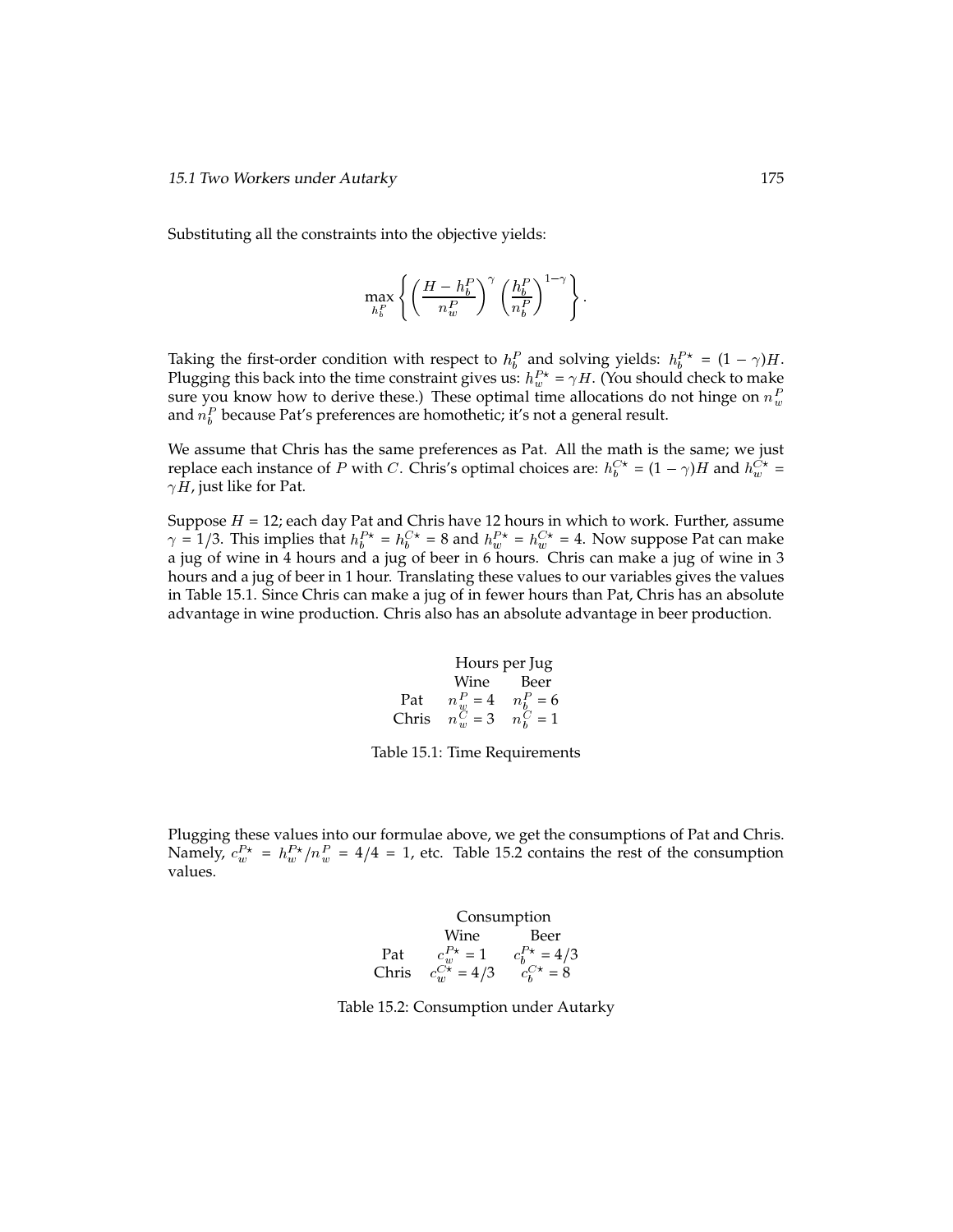## **15.2 Two Workers Who Can Trade**

We now turn to a world in which Pat and Chris can trade with each other. The openmarket prices of beer and wine are  $p_b$  and  $p_w$ , respectively. We assume that Pat and Chris take these prices as given. There are two pieces to the maximization problem that they face. First, given these prices, they want to choose a way to allocate their time to production of the two goods so as to maximize their income. Second, for any given income, they want to choose how to divide up their consumption between the two goods. Thankfully, we can consider the problems separately. We address production first.

#### **Production under Trade**

Recall,  $n_w^P$  is the number of hours that Pat needs to make a jug of wine. This means that Pat can make  $1/n_w^P$  jugs of wine per hour. Similarly,  $n_b^P$  is the number of hours for Pat to make a jug of beer, so Pat can make  $1/n_b^P$  jugs of beer per hour.

If Pat chooses to make wine, Pat's hourly wage will be the number of jugs times the price:  $(1/n_w^D)(p_w)$ . Similarly, if Pat makes beer, Pat's hourly wage will be:  $(1/n_p^D)(p_b)$ . Pat will choose which to produce based solely on which wage is highest. Accordingly, Pat makes wine if:

(15.1) 
$$
\left(\frac{1}{n_w^P}\right) p_w > \left(\frac{1}{n_b^P}\right) p_b \text{ or:}
$$

$$
\frac{p_w}{p_b} > \frac{n_w^P}{n_b^P}.
$$

This makes sense. Pat is more inclined to make wine if the price of wine  $p_w$  is higher or if Pat is able to make more wine per hour (i.e.,  $n_w^P$  is smaller). Pat is less inclined to make wine if the price of beer  $p_b$  is higher or if Pat is able to make more beer per hour (i.e.,  $n_b^P$  is smaller).

We get a similar relation for Chris, who makes wine if:

$$
\frac{p_w}{p_b} > \frac{n_w^C}{n_b^C}.
$$

To figure out the aggregate supply decisions of Pat and Chris, we conduct a thought experiment. First we suppose that the relative price of wine  $p_w/p_b$  is very low. Then we ask what happens as the relative price rises. When  $p_w/p_b$  is very low, both will make beer because the return to making wine is low relative to the return to making beer. As the price rises, eventually one of the two workers will find it profitable to switch to wine production. Eventually the price will rise enough so that both will make wine.

The numbers on the right-hand sides of equations (15.1) and (15.2) are the relative efficiencies of Pat and Chris at wine production, respectively. Whoever has the smaller number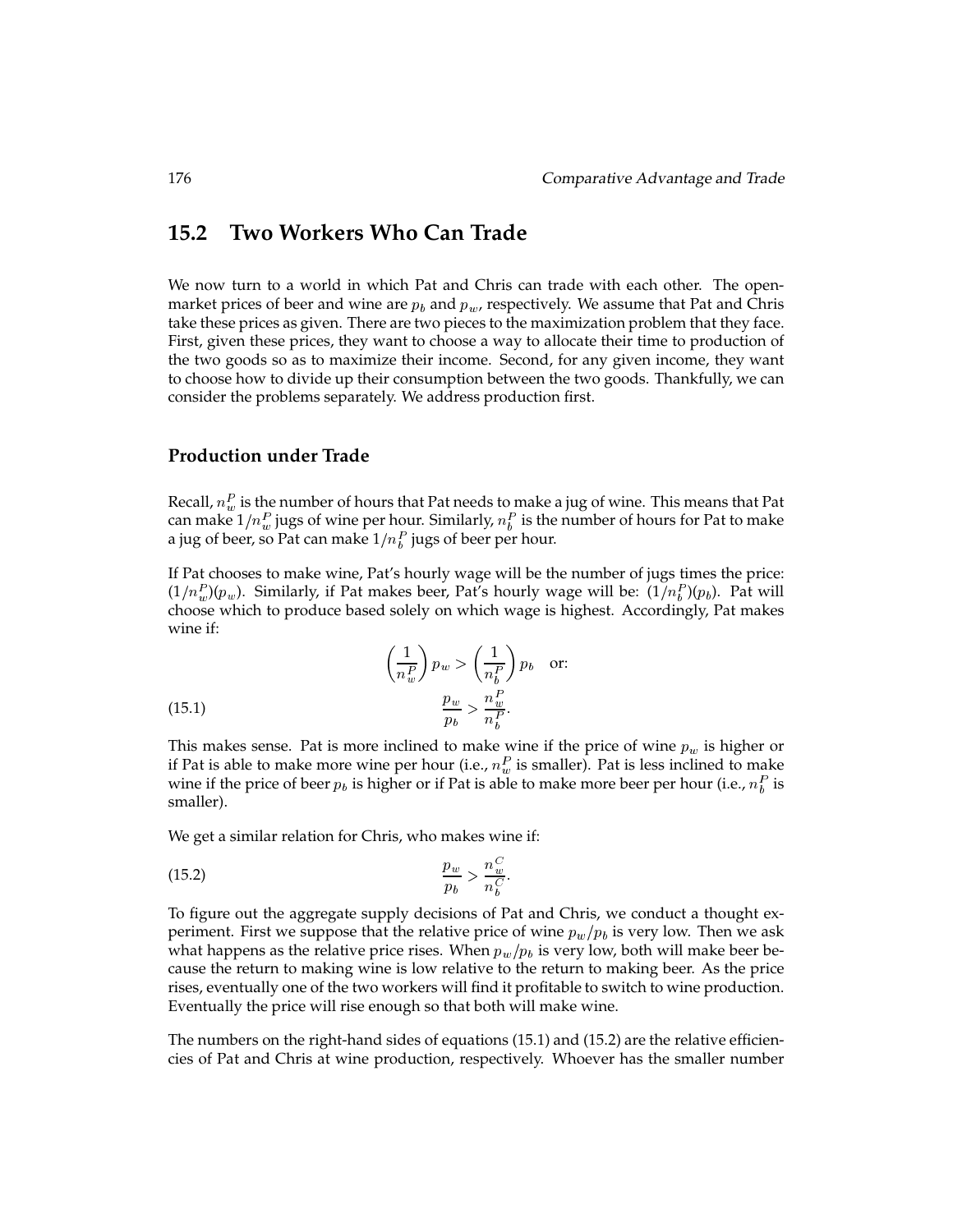on the right-hand side is said to have a comparative advantage in wine production. This is because that worker will find it profitable to make wine even at low relative prices for wine.

Using the numbers from the previous section, we see that Pat makes wine if:

$$
\frac{p_w}{p_b} > \frac{4}{6},
$$

and Chris makes wine if:

$$
\frac{p_w}{p_b} > \frac{3}{1}.
$$

Since  $4/6 < 3$ , Pat has a comparative advantage in the production of wine. Recall, Chris has an absolute advantage in the production of both wine and beer. The idea of comparative advantage is that Chris has a more significant absolute advantage in beer production. There will be relative prices levels at which Chris will not make wine even though Chris has an absolute advantage in that market, since it will be even more profitable for Chris to specialize in beer.

We could just as well have looked at production in terms of beer. This is just the flip side of the wine market; the roles of  $w$  and  $b$  are just reversed. Pat makes beer if:

$$
\frac{p_b}{p_w} > \frac{n_b^P}{n_w^P},
$$

and Chris makes beer if:

$$
\frac{p_b}{p_w} > \frac{n_b^C}{n_w^C}.
$$

Be sure you understand how these equations relate to equations (15.1) and (15.2). It turns out that in a market with two producers and two goods, if one producer has a comparative advantage in one market, then the other will have a comparative advantage in the other market. Using the example numbers above, Pat has a comparative advantage in wine production, so Chris has a comparative advantage in beer production.

Using our example numbers, we can construct the aggregate supply curve for wine produced by Pat and Chris. On the vertical axis we put the relative price of wine:  $p_w/p_b$ . On the horizontal axis we put the quantity of wine supplied. See Figure 15.1.

When the relative price of wine is really low, neither Pat nor Chris produce wine, so the quantity supplied is zero. As the relative price of wine rises above  $4/6$ , it suddenly becomes profitable for Pat to make wine instead of beer. Since Pat works  $H = 12$  hours and can make  $1/n_w^P = 1/4$  jugs per hour, Pat's supply of wine is 3 jugs. (At a relative price of 4/6, Pat is indifferent between producing wine and beer, so Pat's wine production could be anything between  $0$  jugs and  $3$  jugs.) At prices between  $4/6$  and  $3$ , Pat makes three jugs, and Chris still finds it profitable to make beer only.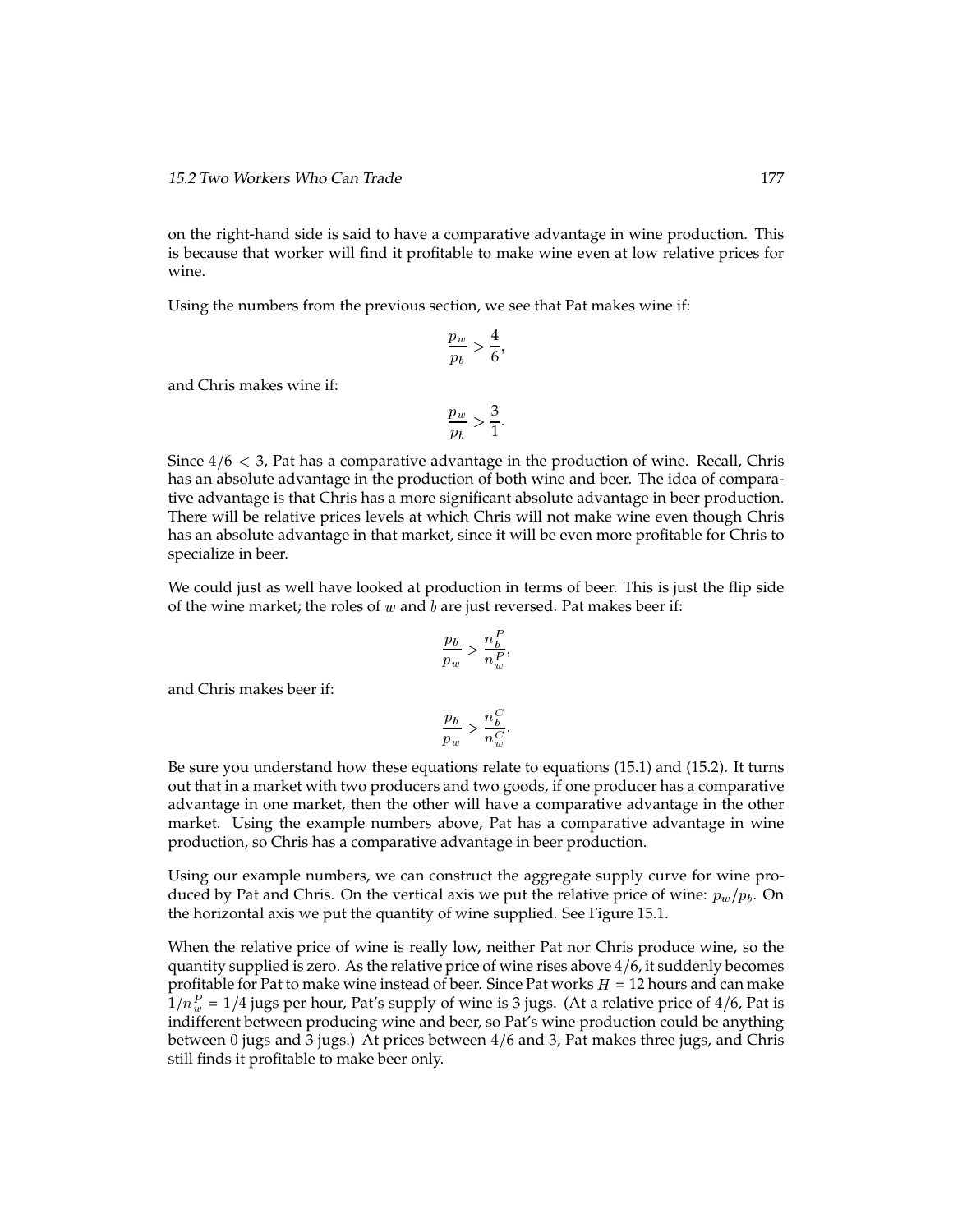

Figure 15.1: The Supply of Wine by Pat and Chris Together

When the relative price rises to 3, Chris finds it profitable to switch to beer production. Since Chris can make  $(H) (1/n_w^{\scriptscriptstyle C})$  = 4 jugs per day, aggregate production jumps up to 7 jugs. (At a relative price of 3, it is now Chris who is indifferent between producing wine and beer, so Chris could produce anything from 0 to 4 jugs of wine, and aggregate production could be anything from 3 to 7 jugs.) As the relative price continues to rise above 3, both Pat and Chris reap higher profits, but the quantity supplied does not change, since both have already switched to produce wine exclusively.

#### **Consumption under Trade**

We can use the production numbers and prices from the previous section to calculate the dollar incomes of both Pat and Chris. Let  $m^P$  and  $m^C$  be the incomes of Pat and Chris, respectively. For example, if  $p_w = 2$  and  $p_b = 1$ , then  $p_w/p_b = 2$ , and Pat will make wine only. Since Pat can make 3 jugs of wine per day, Pat's income will be:  $m^P = (2)(3) = 6$ . Similarly, given our sample parameters, Chris makes beer only and earns an income of:  $m^{C} = 12$ .

In the general case, our task now is to determine the optimal choices of consumption for Pat and Chris when their incomes are  $m^P$  and  $m^C$ , respectively. This is just a standard consumer-choice problem. Pat's maximization problem is:

$$
\max_{c_w^P, c_b^P} \left\{ (c_w^P)^\gamma (c_b^P)^{1-\gamma} \right\}, \text{ such that:}
$$

$$
c_w^P p_w + c_b^P p_b = m^P.
$$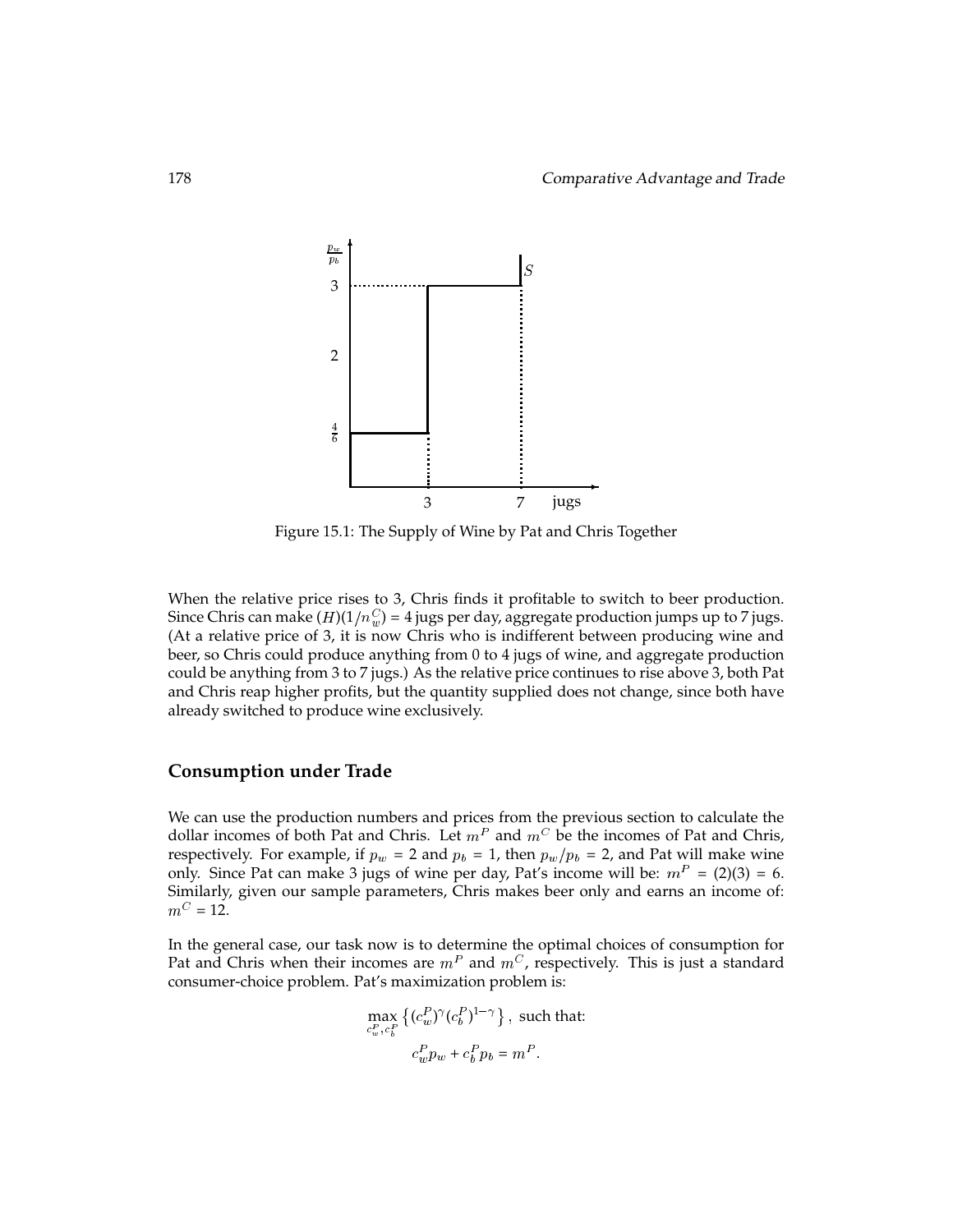#### 15.2 Two Workers Who Can Trade 179

Pat's optimal choices are:

$$
c_w^{P*} = \frac{\gamma m^P}{p_w}, \text{ and:}
$$

$$
c_b^{P\star} = \frac{(1-\gamma)m^P}{p_b}.
$$

(See Exercise 15.1 for the derivations.) The choices of Chris are analogous, with  $C$  replacing  $P$ .

#### **Equilibrium under Trade**

We now have all the pieces to determine the equilibrium prices  $p_w^*$  and  $p_b^*$ . Given two candidate values for these prices, we use equations (15.1) and (15.2) to determine which goods Pat and Chris produce. Multiplying each worker's production by the prices gives each worker's income. We then use equations (15.3) and (15.4), and the equivalent versions for Chris, to determine what Pat and Chris will consume at those prices. If the sum of the their production equals the sum of their consumption for each good, then these candidate prices are an equilibrium.

Actually finding the correct candidate equilibrium prices is somewhat complicated. We consider possible prices in regions dictated by the supply curve. Consider the supply curve derived from the sample parameter values we have been using in this chapter. We might start by supposing  $p_w/p_b$  is between 0 and 4/6. It turns out that this would make supply of wine smaller than demand, so that can't be an equilibrium. Then we might suppose that  $p_w/p_b = 4/6$ . These prices too lead to excess demand.

It turns out that the equilibrium occurs at  $p_w/p_b = 2.$  For example,  $p_w^* = 2$  and  $p_b^* = 1$  is an equilibrium. At these prices: Pat makes 3 jugs of wine and no beer; and Chris makes 12 jugs of beer and no wine. Their optimal consumptions are in the Table 15.3. At these prices aggregate consumption of each good equals aggregate production of each good, so this is an equilibrium.

> Consumption Wine Beer Pat  $c_w^{P*} = 1$   $c_b^{P*} = 4$ Chris  $c_w^{C*} = 2$   $c_b^{C*} = 8$

Table 15.3: Consumption under Trade

When we compare Table 15.3 with Table 15.2 we see that there are gains from trade. Pat's consumption of wine and Chris's consumption of beer are the same in each case, but under trade, Pat gets to consume  $2/3$  extra units of wine, and Chris gets to consume  $2/3$  extra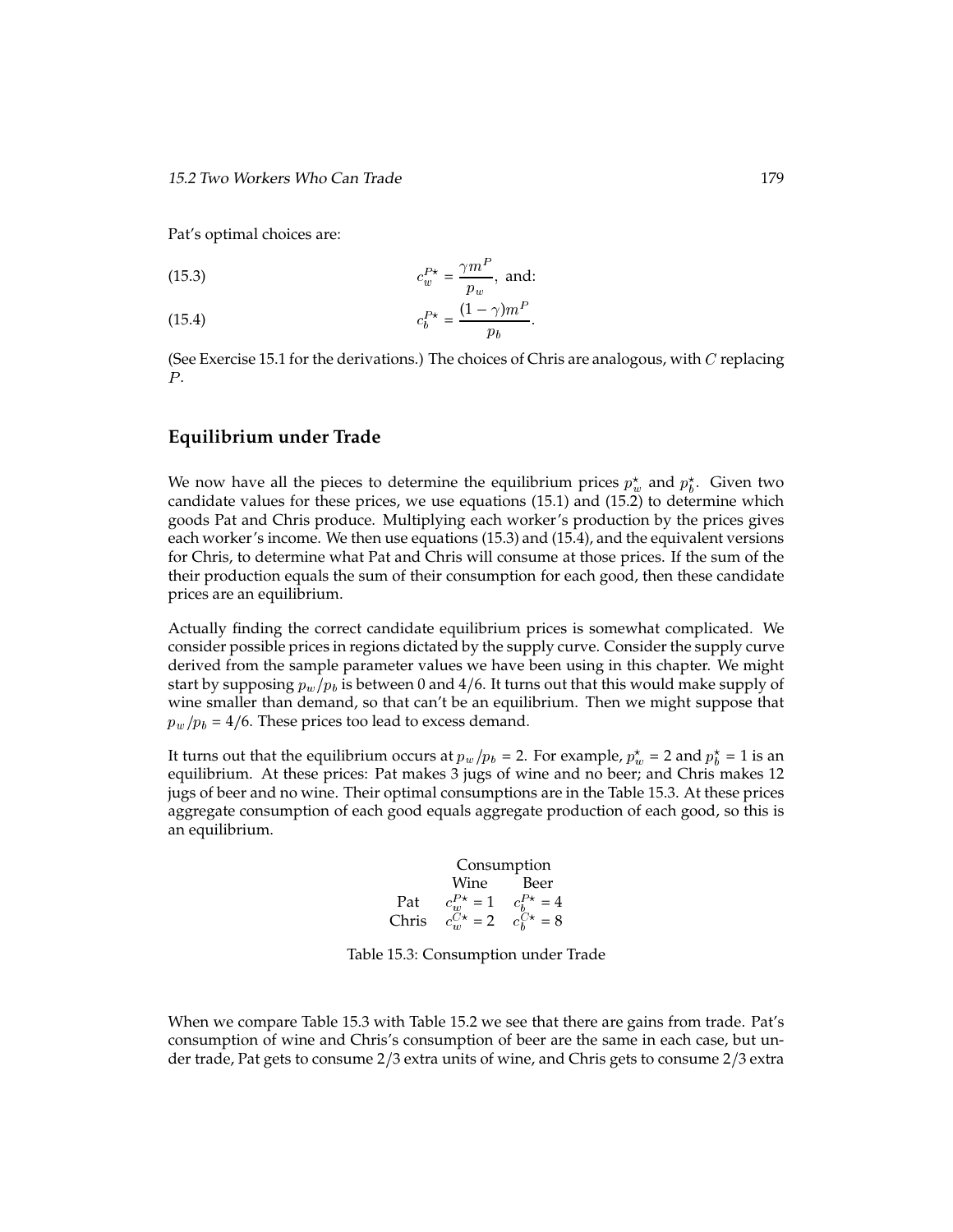units of wine. Accordingly, both Pat and Chris are made better off by trade. This is literally the single most important result from the theory of international trade. Free trade allows each worker (or country) to specialize in production of the good in which the worker (or country) has a comparative advantage. As a result, free trade is generally Pareto improving.

There is open debate among economists about just how often trade is, or can be, Pareto improving. The most difficult aspect of analysis along these lines is that citizens of a given country are not affected equally. Consider peanut exports from Haiti to the United States. Free trade in peanuts almost certainly makes just about every Haitian better off. Similarly, most consumers in the United States are made better off by free trade, because Haitian peanuts cost less than those produced in the United States, but U.S. peanut producers are almost certainly made worse off by unfettered imports of Haitian peanuts. Accordingly, free trade in peanuts would not be Pareto improving. That said, almost all economists agree that it could be made Pareto improving, simply by having U.S. consumers reimburse U.S. peanut growers for their losses due to imports. Such a move can be made Pareto improving because the benefits to consumers because of cheaper peanuts far outweigh the high profits U.S. peanut growers receive from blocking Haitian imports.

There are other arguments about whether free trade is Pareto improving. For example, many economists think that free trade can damage what are called "infant industries". If South Korean makers of automobiles had faced unfettered imports when they first started production, those auto makers might never have had enough time to learn how to make competitive products. By shielding their producers from competition when they were just getting started, South Korea may have allowed a productive and efficient industry to develop. Now that South Korea's auto industry is no longer "infant", free trade can almost certainly be made Pareto improving, but that industry might never have existed without some protection in the early years.

| Variable | Definition                                          |
|----------|-----------------------------------------------------|
| Ρ        | Designates that a variable pertains to Pat          |
|          | Designates that a variable pertains to Chris        |
| w        | Designates that a variable relates to wine          |
| b        | Designates that a variable relates to beer          |
| $n_i^j$  | Hours worker $j$ requires to make a jug of good $i$ |
| Н        | Total hours available for work in a day             |
| $h_i^j$  | Hours worker $j$ spends making good $i$             |
| $p_i$    | Price of a jug of good $i$                          |
| $m^j$    | Dollar income of worker j                           |
| $c_i^j$  | Consumption of good $i$ by worker $j$               |

Table 15.4: Notation for Chapter 15